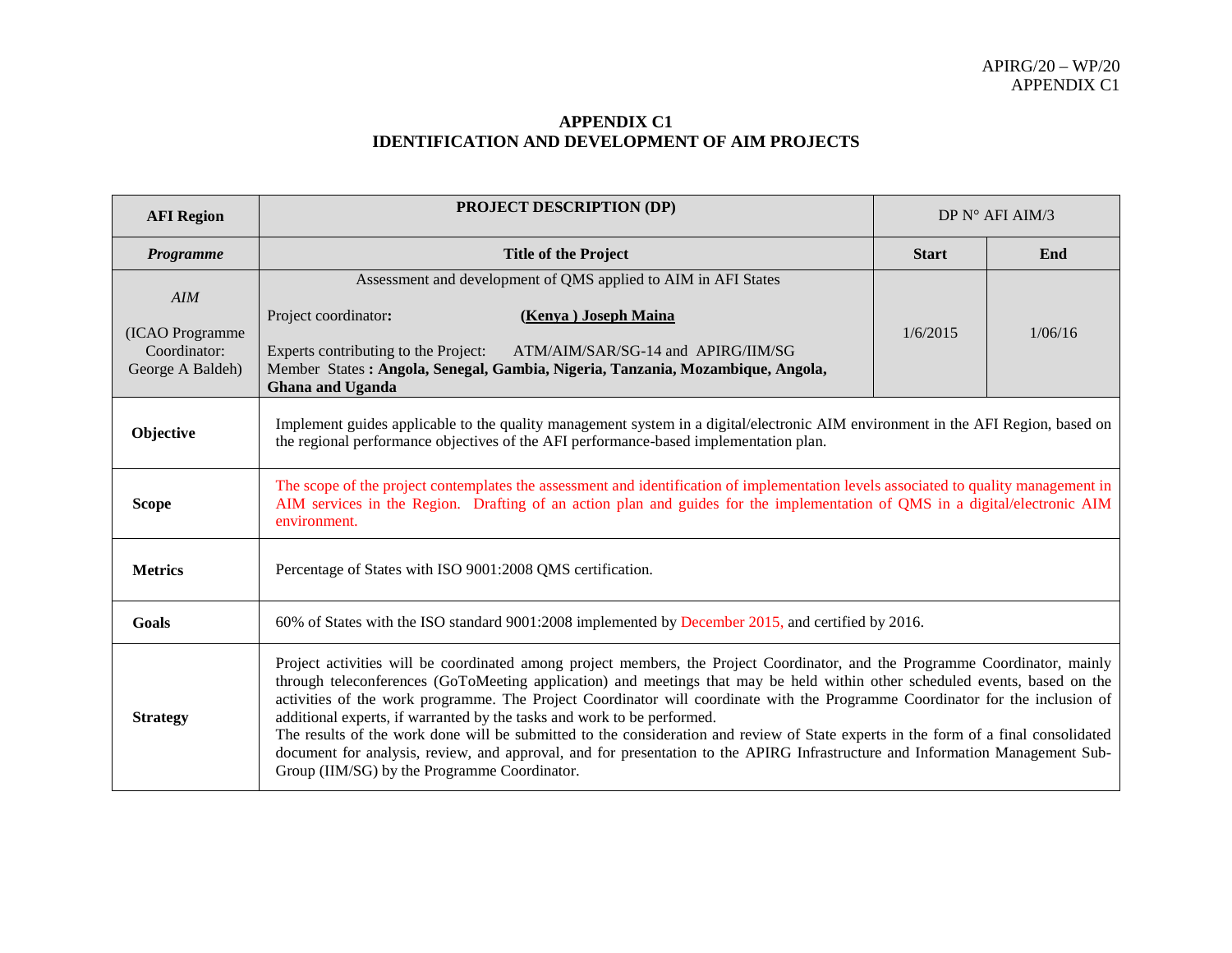| <b>Rationale</b>                                                                                                               | The quality management system in AIM services must provide users the required guarantee and assurance that the aeronautical<br>information/data distributed meets quality requirements in terms of accuracy, resolution and integrity. There needs to be a close<br>relationship with other projects in order to collect the operational requirements of the aforementioned applications and their respective<br>tentative dates of implementation. |                                                                                                                                                                                                                       |                                      |                         |                          |
|--------------------------------------------------------------------------------------------------------------------------------|-----------------------------------------------------------------------------------------------------------------------------------------------------------------------------------------------------------------------------------------------------------------------------------------------------------------------------------------------------------------------------------------------------------------------------------------------------|-----------------------------------------------------------------------------------------------------------------------------------------------------------------------------------------------------------------------|--------------------------------------|-------------------------|--------------------------|
| <b>Related</b><br>projects                                                                                                     |                                                                                                                                                                                                                                                                                                                                                                                                                                                     | This project is related to Projects AFI ANFR B0 30/DATM "Implementation of the provision of electronic terrain and obstacle data e-<br>TOD" and "Implementation of Aeronautical Information Exchange Systems (AIXM)". |                                      |                         |                          |
| Project<br>deliverables                                                                                                        | Relationship<br>with the<br>performance-<br><b>Responsible party</b><br>based regional<br>plan (PFF)                                                                                                                                                                                                                                                                                                                                                |                                                                                                                                                                                                                       | <b>Status of iple-</b><br>Mentation* | <b>Delivery</b><br>date | <b>Comments</b>          |
| Prepare surveys to<br>establish the levels<br>of compliance and<br>implementation of<br>AIM-QMS based on<br><b>ICAO</b> guides | PFF: AFI<br>AIM/3                                                                                                                                                                                                                                                                                                                                                                                                                                   | Kenya<br>States to fill the questionnaire so<br>that we may know the<br>implementation status of each state                                                                                                           |                                      | 31/12/15                | Delegate where necessary |
| Circulate surveys to<br>the States                                                                                             | PFF: AFI<br>AIM/3                                                                                                                                                                                                                                                                                                                                                                                                                                   | ICAO coordinator                                                                                                                                                                                                      |                                      | 31/12/16                |                          |
| <b>Collect and tabulate</b><br>the information of<br>the States                                                                | PFF: AFI<br>AIM/3                                                                                                                                                                                                                                                                                                                                                                                                                                   | ICAO coordinator                                                                                                                                                                                                      |                                      | 31/12/16                |                          |
| Description of steps<br>for QMS<br>implementation.                                                                             | PFF: AFI<br>AIM/3                                                                                                                                                                                                                                                                                                                                                                                                                                   | Implementation is the middle stage<br>of the QMS process and<br>implementation can only be done<br>after completing preparation<br>and documentation stages                                                           |                                      | 31/12/15                |                          |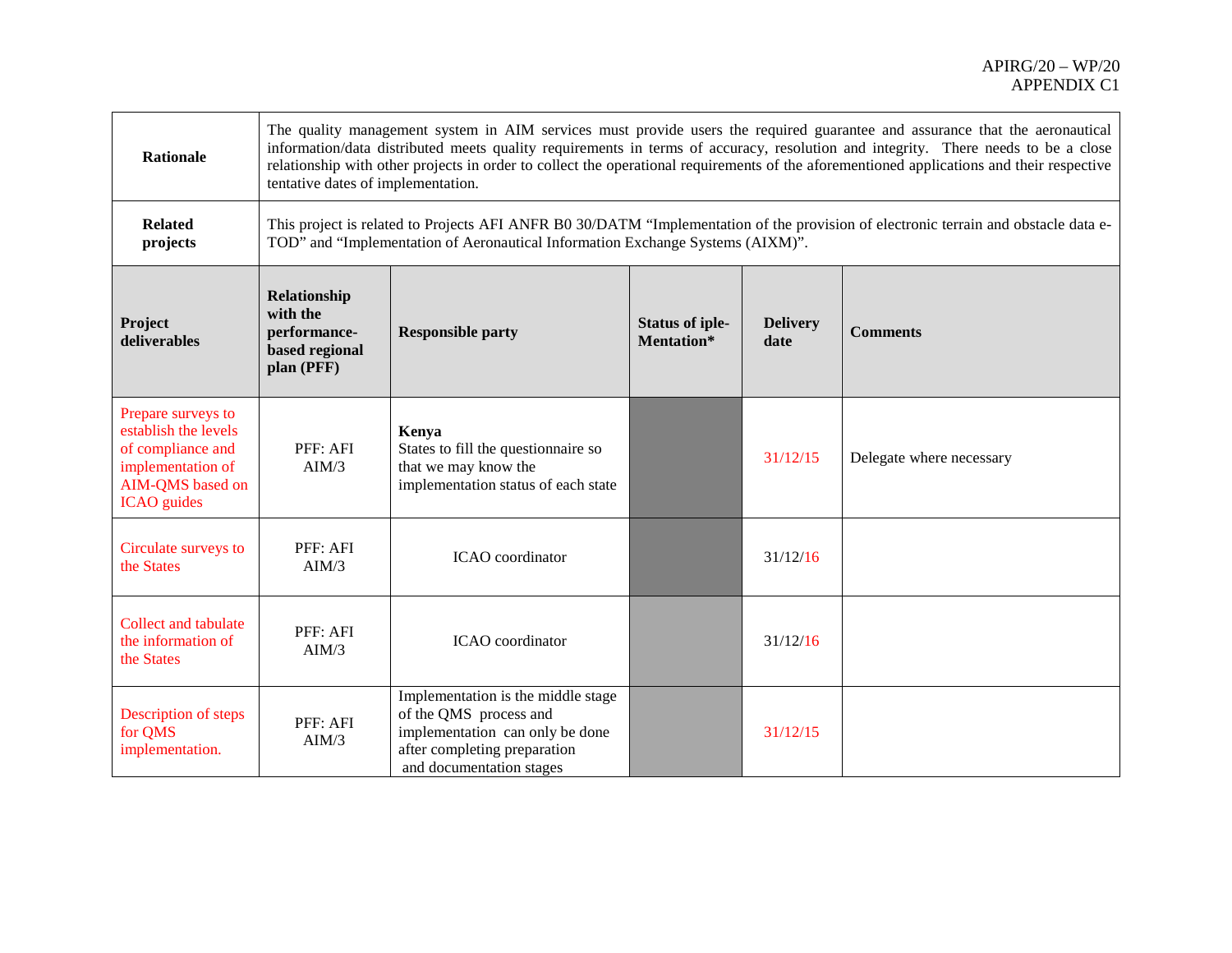| QMS self-<br>assessment<br>questionnaire            | PFF: AFI<br>AIM/3 | After staff training on QMS a<br>questionnaire can be done to check<br>on the buy in by staff                                                                                                                                                                                                                                                                                                                                                                                    | 31/12/15 |  |
|-----------------------------------------------------|-------------------|----------------------------------------------------------------------------------------------------------------------------------------------------------------------------------------------------------------------------------------------------------------------------------------------------------------------------------------------------------------------------------------------------------------------------------------------------------------------------------|----------|--|
| Template with QMS<br>assessment results             | PFF: AFI<br>AIM/3 | This can only be available after the<br>results of the questionnaire                                                                                                                                                                                                                                                                                                                                                                                                             | 31/12/15 |  |
| <b>QMS</b><br>implementation plan                   | PFF: AFI<br>AIM/3 | 1 Start with Document control<br>2 Explain the requirements of ISO<br>to the staff<br>3 Assign staff members to write<br>work instructions<br>4 Document the main steps                                                                                                                                                                                                                                                                                                          | 31/12/15 |  |
| <b>QMS</b> procedures<br>and preventive<br>actions. | PFF: AFI<br>AIM/3 | -these are actions taken<br>to stop it from happening, or to<br>stop it from becoming too<br>severe.<br>-adequate monitoring and<br>controls must be in place in the<br>quality system to ensure that<br>potential problems are<br>identified and eliminated before<br>they happen.<br>Can be done by: e.g.<br>• management review process<br>• Process / Performance<br>monitoring<br>• Analysis of warranty data and<br>customer feedback for trends<br>• Process analysis etc | 31/12/15 |  |
| QMS internal audit<br>procedure.                    | PFF: AFI<br>AIM/3 | • Define the audit programme<br>-Implement the audit<br>programme<br>-Review the audit programme<br>-Improve the audit programme<br>- Use trained Auditors<br>-Use the internal audit work                                                                                                                                                                                                                                                                                       | 31/12/15 |  |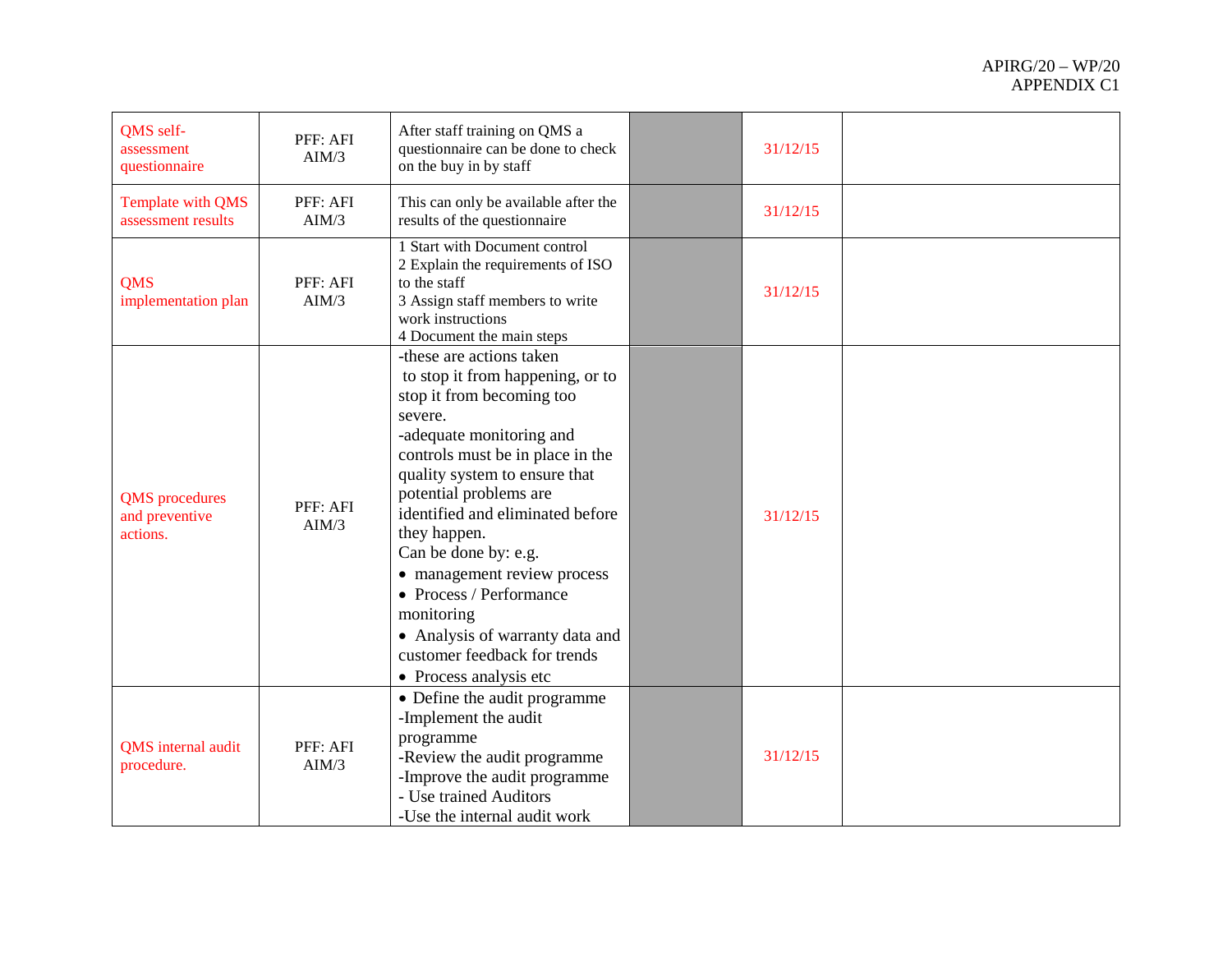|                                                                          |                   | instructions prepared by the<br>company                                                                                                                                                                                                                                                                                                   |          |  |
|--------------------------------------------------------------------------|-------------------|-------------------------------------------------------------------------------------------------------------------------------------------------------------------------------------------------------------------------------------------------------------------------------------------------------------------------------------------|----------|--|
| Procedure for<br>controlling AIS<br>service management<br>system records | PFF: AFI<br>AIM/3 | -a record is generated to state<br>results achieved or to provide<br>evidence of activities<br>performed.<br>-The procedure should be as<br>detailed in the ISO standard<br>para 4.2.4                                                                                                                                                    | 31/12/15 |  |
| Procedure for<br>drafting QMS<br>documents.                              | PFF: AFI<br>AIM/3 | This is the order<br>1 Quality Manual<br>2 QMS Procedures & Forms that<br>describe the QMS and specific<br>QMS processes applicable across<br>all departments / areas<br>3 Local work instructions, forms,<br>or other process specific<br>documentation applicable only to a<br>specific department / area process<br>Template available | 31/12/15 |  |
| Service control<br>procedure - QMS<br>non-conforming<br>products.        | PFF: AFI<br>AIM/3 | An ISO procedure document for<br>Control of non-conforming<br>products should be published. The<br>following should be clearly listed<br>in the document<br>1 Identification<br>2 Containment<br>3 Disposition Option<br>4 Eliminate<br>5 Authorize use<br>6 Preclude original use<br>7 Correct per Disposition<br>8 Corrective Action    | 31/12/15 |  |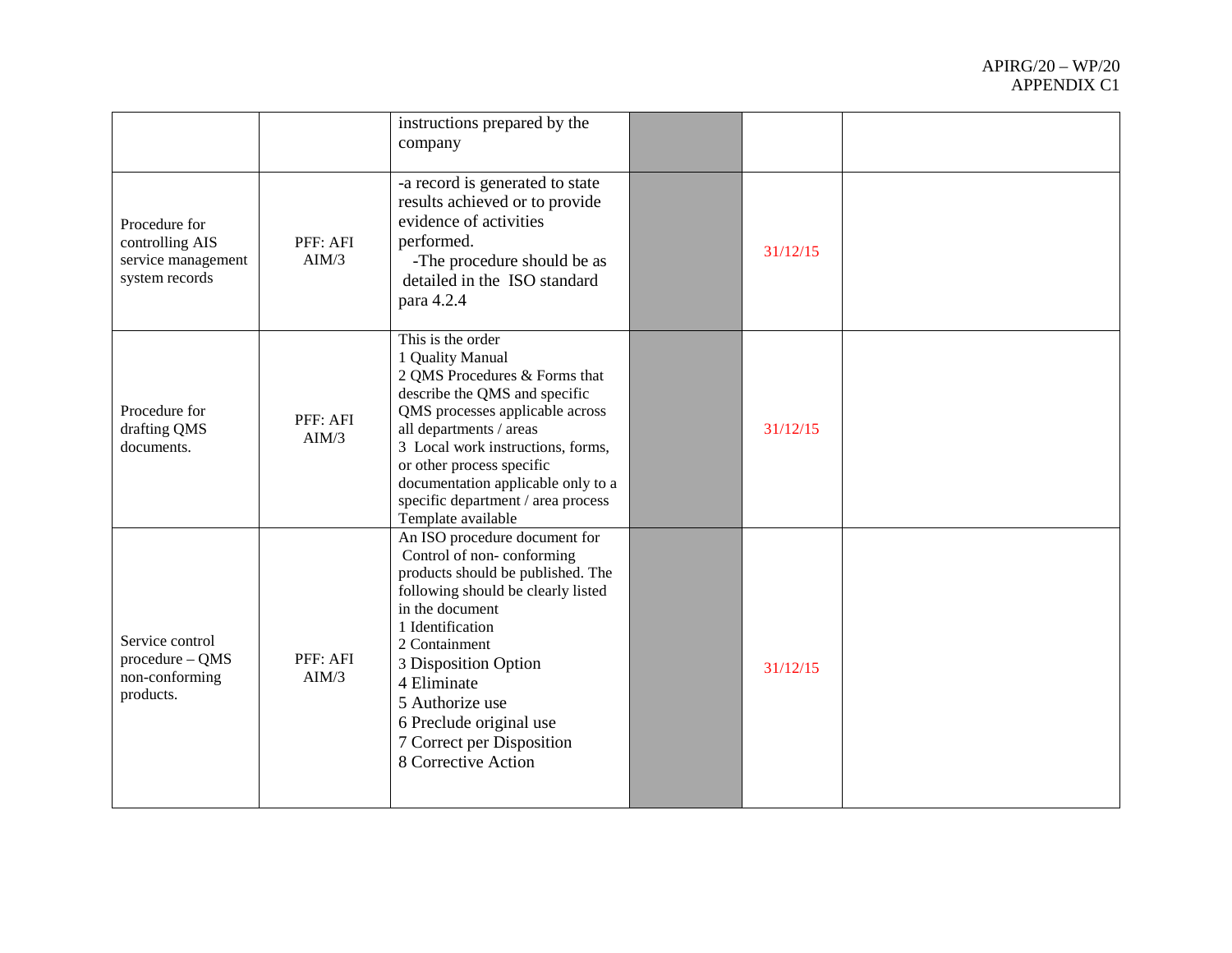| Procedures for<br>controlling the<br>documents of the<br>AIS service<br>management<br>system.                                   | PFF: AFI<br>AIM/3                                                                                                                                                                                                                                                                                                                                                                                                                                                                                                                                                                                     | -Preparation, Review and<br><b>Approval of Documents</b><br>-Formatting<br>-Documents revision Coding<br>and Status<br>-Receiving and distribution of<br><b>External Documents</b><br>-Outgoing documents<br>-Filling and storage<br>-Obsolete documents |  | 31/12/15 |  |
|---------------------------------------------------------------------------------------------------------------------------------|-------------------------------------------------------------------------------------------------------------------------------------------------------------------------------------------------------------------------------------------------------------------------------------------------------------------------------------------------------------------------------------------------------------------------------------------------------------------------------------------------------------------------------------------------------------------------------------------------------|----------------------------------------------------------------------------------------------------------------------------------------------------------------------------------------------------------------------------------------------------------|--|----------|--|
| SLA with service<br>providers to ensure<br>the quality of the<br>information and the<br>AIM data exchange.                      | Sample available MOU between<br>PFF: AFI<br>KCAA and KAA and a Quality<br>AIM/3<br>manual for AIS Kenya                                                                                                                                                                                                                                                                                                                                                                                                                                                                                               |                                                                                                                                                                                                                                                          |  | 31/12/15 |  |
| Collect certifications<br>and produce report<br>on the status of ISO<br>9001:2008<br>certifications in the<br><b>AFI</b> Region | PFF: AFI<br>AIM/3                                                                                                                                                                                                                                                                                                                                                                                                                                                                                                                                                                                     | <b>ICAO</b> Coordinator                                                                                                                                                                                                                                  |  | 31/12/16 |  |
| <b>Resources required</b>                                                                                                       | Designation of experts in the execution of some of the deliverables. More commitment by States to support the designated coordinators<br>and experts.<br>Funds to conduct the meetings, missions and to translate reports, regional guides and manuals. Likewise, participants must be given<br>facilities to participate in Go To Meetings.<br>Funds to conduct audit trials. States could cover the cost of trials by their lead auditors, since the experience obtained will contribute to<br>improve the system. Likewise, participants must be given facilities to participate in GoTo Meetings. |                                                                                                                                                                                                                                                          |  |          |  |
| <b>Rmks</b>                                                                                                                     | I find the table not exhaustive enough. The table would have documented the certification process and requirements<br>1 To prepare for QMS the following documents need to be prepared<br><b>Quality Manual</b><br>a)<br><b>Quality Policy</b><br>b)<br>Control of documents<br>$\mathbf{c}$<br>Control of records<br>$\mathbf{d}$<br>Control of non performing products/services<br>e)<br>Continual improvement<br>f)<br>Management review and internal audit<br>$\mathbf{g}$ )                                                                                                                      |                                                                                                                                                                                                                                                          |  |          |  |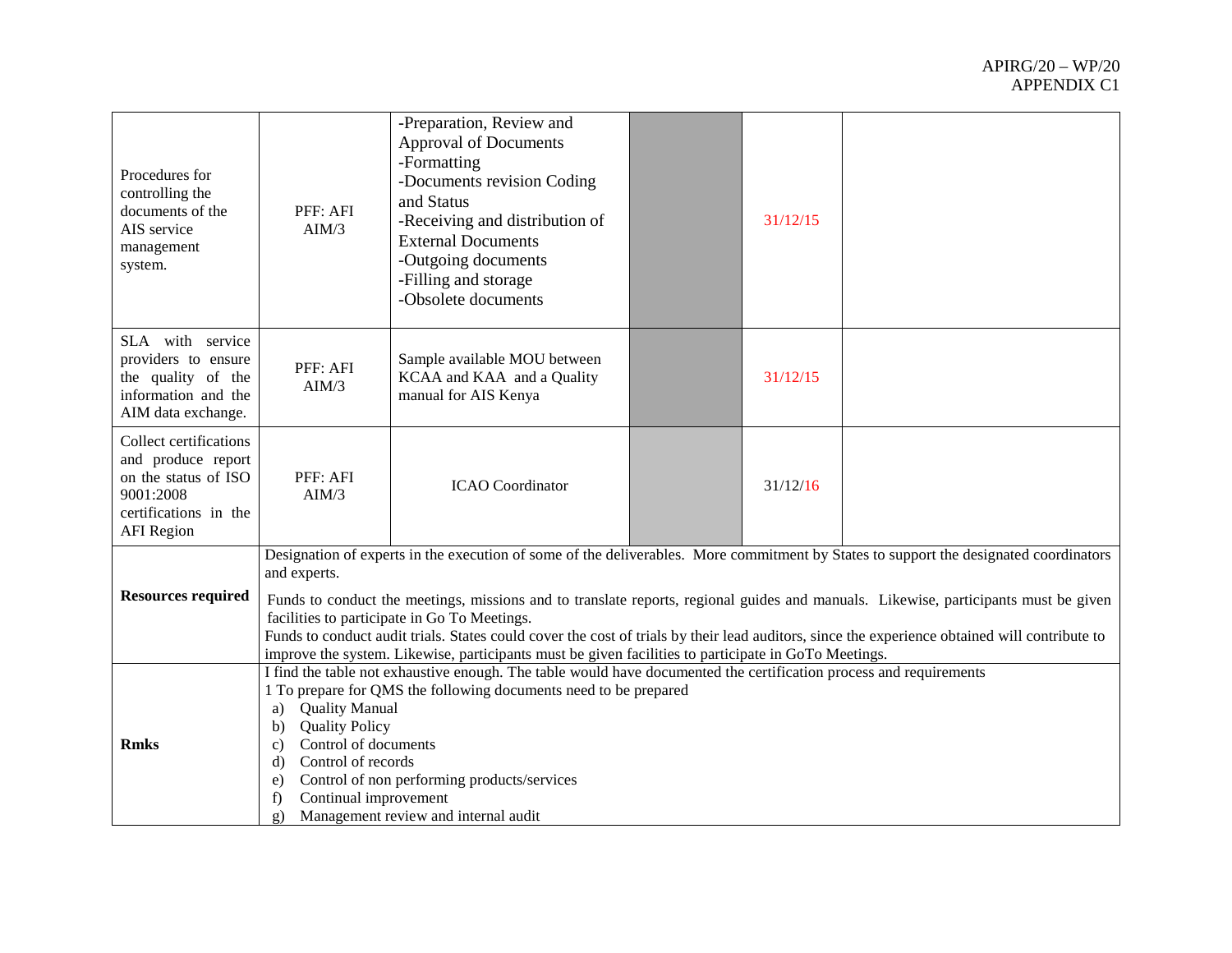| A management representative must be appointed to drive the process<br>h)                                                                                                                                  |
|-----------------------------------------------------------------------------------------------------------------------------------------------------------------------------------------------------------|
| 2 Training should be done to both staff and management                                                                                                                                                    |
| 3 train internal auf An internal auditors                                                                                                                                                                 |
| 4 Carry out an internal audit                                                                                                                                                                             |
| 5 Carry out corrective action on any findings                                                                                                                                                             |
| 6 Invite an external auditor for certification (This one has its own process)                                                                                                                             |
| 7 There is no item on ISO maintenance                                                                                                                                                                     |
| Am Unable to change the Dates, these will have to be agreed upon by members the reason being states are at different stages<br>of implementation which means the time lines will vary from state to state |

| $*Grev$ | Task not started                                                                                   |
|---------|----------------------------------------------------------------------------------------------------|
| Green   | Activity underway as scheduled                                                                     |
| Yellow  | Activity started with some delay but expected to be completed on time                              |
| Red     | It has not been possible to implement this activity as scheduled; mitigating measures are required |